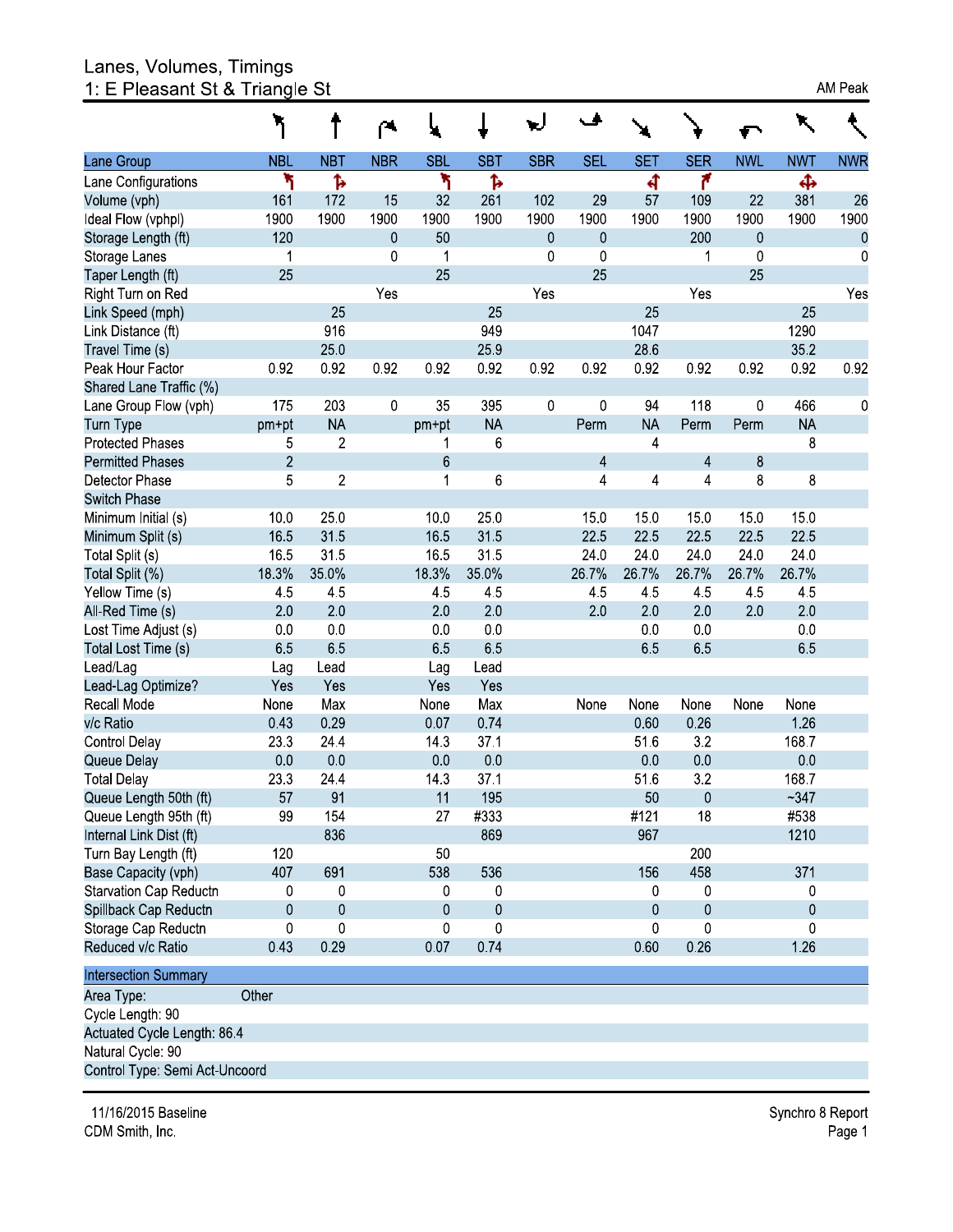| Lane Group                  | øУ   |  |
|-----------------------------|------|--|
| Lane Configurations         |      |  |
| Volume (vph)                |      |  |
| Ideal Flow (vphpl)          |      |  |
| Storage Length (ft)         |      |  |
| Storage Lanes               |      |  |
| Taper Length (ft)           |      |  |
| Right Turn on Red           |      |  |
| Link Speed (mph)            |      |  |
| Link Distance (ft)          |      |  |
| Travel Time (s)             |      |  |
| Peak Hour Factor            |      |  |
| Shared Lane Traffic (%)     |      |  |
| Lane Group Flow (vph)       |      |  |
| Turn Type                   |      |  |
| <b>Protected Phases</b>     | 9    |  |
| <b>Permitted Phases</b>     |      |  |
| Detector Phase              |      |  |
| <b>Switch Phase</b>         |      |  |
| Minimum Initial (s)         | 140  |  |
| Minimum Split (s)           | 18.0 |  |
| Total Split (s)             | 180  |  |
| Total Split (%)             | 20%  |  |
| Yellow Time (s)             | 4.0  |  |
| All-Red Time (s)            | 0.0  |  |
| Lost Time Adjust (s)        |      |  |
| Total Lost Time (s)         |      |  |
| Lead/Lag                    |      |  |
| Lead-Lag Optimize?          |      |  |
| Recall Mode                 | None |  |
| v/c Ratio                   |      |  |
| <b>Control Delay</b>        |      |  |
| Queue Delay                 |      |  |
| <b>Total Delay</b>          |      |  |
| Queue Length 50th (ft)      |      |  |
| Queue Length 95th (ft)      |      |  |
| Internal Link Dist (ft)     |      |  |
| Turn Bay Length (ft)        |      |  |
| Base Capacity (vph)         |      |  |
| Starvation Cap Reductn      |      |  |
| Spillback Cap Reductn       |      |  |
| Storage Cap Reductn         |      |  |
| Reduced v/c Ratio           |      |  |
| <b>Intersection Summary</b> |      |  |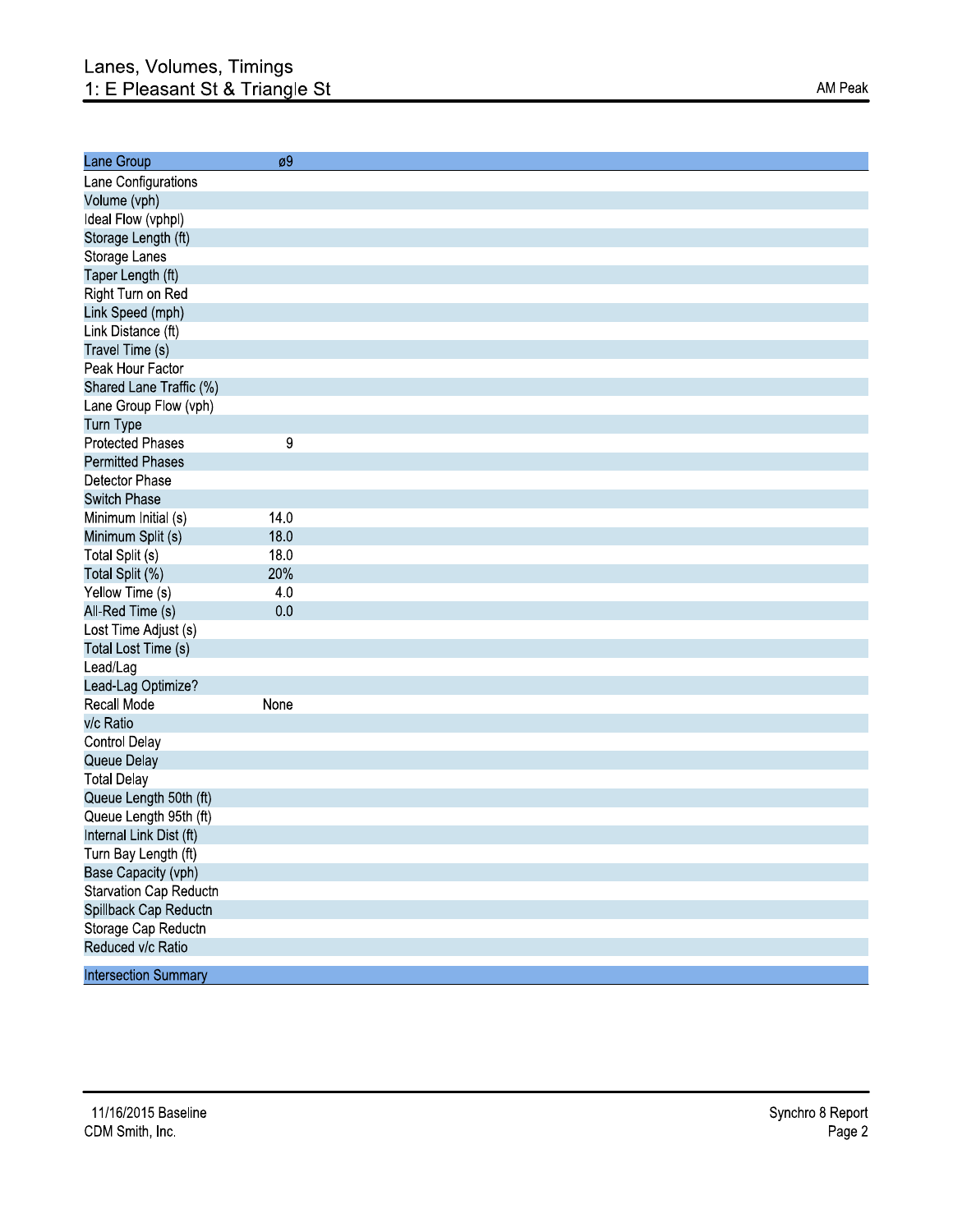~ Volume exceeds capacity, queue is theoretically infinite. Queue shown is maximum after two cycles.

# 95th percentile volume exceeds capacity, queue may be longer. Queue shown is maximum after two cycles.

Splits and Phases: 1: E Pleasant St & Triangle St

| 102             | - 01  | P 04     | $+ \epsilon_{\rho 9}$ |
|-----------------|-------|----------|-----------------------|
| 31.5s           | 6 S e |          |                       |
| $\frac{10}{96}$ | 105   | $\psi$ 8 |                       |
| 31.5s           |       | L4 S     |                       |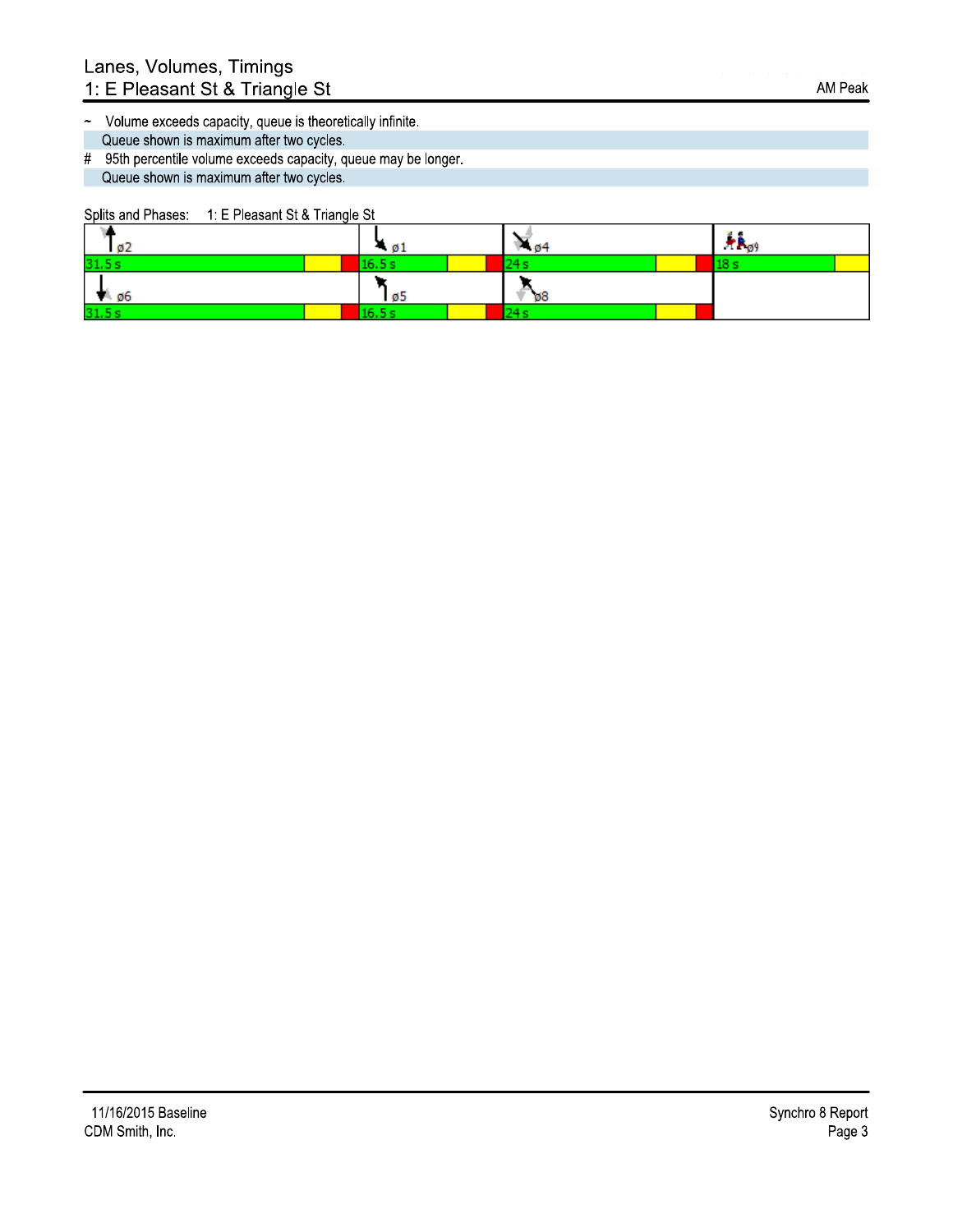# HCM Signalized Intersection Capacity Analysis<br>1: E Pleasant St & Triangle St

|                                   |                |                | ≃              |            |                             |                  |             |                |            |            |            |            |
|-----------------------------------|----------------|----------------|----------------|------------|-----------------------------|------------------|-------------|----------------|------------|------------|------------|------------|
| Movement                          | <b>NBL</b>     | <b>NBT</b>     | <b>NBR</b>     | <b>SBL</b> | <b>SBT</b>                  | <b>SBR</b>       | <b>SEL</b>  | <b>SET</b>     | <b>SER</b> | <b>NWL</b> | <b>NWT</b> | <b>NWR</b> |
| Lane Configurations               | ۲              | Ъ              |                | ۳          | Ъ                           |                  |             | ची             | ۴          |            | Ф          |            |
| Volume (vph)                      | 161            | 172            | 15             | 32         | 261                         | 102              | 29          | 57             | 109        | 22         | 381        | 26         |
| Ideal Flow (vphpl)                | 1900           | 1900           | 1900           | 1900       | 1900                        | 1900             | 1900        | 1900           | 1900       | 1900       | 1900       | 1900       |
| Total Lost time (s)               | 65             | 65             |                | 65         | 65                          |                  |             | 65             | 65         |            | 65         |            |
| Lane Util. Factor                 | 1.00           | 1.00           |                | 1.00       | 1.00                        |                  |             | 1.00           | 1.00       |            | 1.00       |            |
| <b>Frt</b>                        | 1.00           | 0.99           |                | 1.00       | 096                         |                  |             | 1.00           | 085        |            | 0.99       |            |
| <b>Flt Protected</b>              | 0.95           | 1.00           |                | 0.95       | 1.00                        |                  |             | 0.98           | 1.00       |            | 1.00       |            |
| Satd. Flow (prot)                 | 1770           | 1841           |                | 1770       | 1784                        |                  |             | 1832           | 1583       |            | 1843       |            |
| <b>FIt Permitted</b>              | 0.33           | 1.00           |                | 0.61       | 1.00                        |                  |             | 041            | 1.00       |            | 0.98       |            |
| Satd. Flow (perm)                 | 621            | 1841           |                | 1136       | 1784                        |                  |             | 767            | 1583       |            | 1807       |            |
| Peak-hour factor, PHF             | 0.92           | 0.92           | 0.92           | 0.92       | 0.92                        | 0.92             | 0.92        | 0.92           | 0.92       | 0.92       | 0.92       | 0.92       |
| Adj. Flow (vph)                   | 175            | 187            | 16             | 35         | 284                         | 111              | 32          | 62             | 118        | 24         | 414        | 28         |
| RTOR Reduction (vph)              | 0              | 3              | 0              | 0          | 16                          | 0                | $\mathbf 0$ | 0              | 95         | 0          | 2          | 0          |
| Lane Group Flow (vph)             | 175            | 200            | $\overline{0}$ | 35         | 379                         | $\boldsymbol{0}$ | 0           | 94             | 23         | 0          | 464        | $\pmb{0}$  |
| Turn Type                         | pm+pt          | <b>NA</b>      |                | pm+pt      | <b>NA</b>                   |                  | Perm        | <b>NA</b>      | Perm       | Perm       | <b>NA</b>  |            |
| <b>Protected Phases</b>           | 5              | $\overline{2}$ |                | 1          | $6\phantom{a}$              |                  |             | $\overline{4}$ |            |            | 8          |            |
| <b>Permitted Phases</b>           | $\overline{2}$ |                |                | 6          |                             |                  | 4           |                | 4          | 8          |            |            |
| Actuated Green, G (s)             | 44.6           | 323            |                | 310        | 25.2                        |                  |             | 17.6           | 176        |            | 176        |            |
| Effective Green, g (s)            | 44 6           | 323            |                | 310        | 25.2                        |                  |             | 176            | 176        |            | 17.6       |            |
| Actuated g/C Ratio                | 0.50           | 0.36           |                | 0.34       | 0.28                        |                  |             | 0.20           | 0.20       |            | 0.20       |            |
| Clearance Time (s)                | 6.5            | 6.5            |                | 65         | 65                          |                  |             | 6.5            | 65         |            | 6.5        |            |
| Vehicle Extension (s)             | 3.0            | 30             |                | 30         | 30                          |                  |             | 3.0            | 30         |            | 3.0        |            |
| Lane Grp Cap (vph)                | 472            | 660            |                | 432        | 499                         |                  |             | 149            | 309        |            | 353        |            |
| v/s Ratio Prot                    | c0.05          | 0.11           |                | 0.01       | c0.21                       |                  |             |                |            |            |            |            |
| v/s Ratio Perm                    | 0.13           |                |                | 0.02       |                             |                  |             | 0.12           | 0.01       |            | c0.26      |            |
| v/c Ratio                         | 037            | 030            |                | 0.08       | 0.76                        |                  |             | 063            | 0.07       |            | 1.31       |            |
| Uniform Delay, d1                 | 220            | 20.8           |                | 205        | 296                         |                  |             | 332            | 296        |            | 362        |            |
| <b>Progression Factor</b>         | 1.00           | 1.00           |                | 1.00       | 1.00                        |                  |             | 1.00           | 1.00       |            | 1.00       |            |
| Incremental Delay, d2             | 0.5            | 1.2            |                | 0.1        | 10.4                        |                  |             | 8.4            | 0.1        |            | 159.8      |            |
| Delay (s)                         | 225            | 219            |                | 206        | 40.0                        |                  |             | 416            | 297        |            | 196.0      |            |
| Level of Service                  | $\mathbb C$    | $\mathbf C$    |                | C          | D                           |                  |             | D              | C          |            | F          |            |
| Approach Delay (s)                |                | 22.2           |                |            | 385                         |                  |             | 35.0           |            |            | 196.0      |            |
| Approach LOS                      |                | $\mathsf C$    |                |            | D                           |                  |             | С              |            |            | F          |            |
| <b>Intersection Summary</b>       |                |                |                |            |                             |                  |             |                |            |            |            |            |
| HCM 2000 Control Delay            |                |                | 83.2           |            | HCM 2000 Level of Service   |                  |             |                | F          |            |            |            |
| HCM 2000 Volume to Capacity ratio |                |                | 0.71           |            |                             |                  |             |                |            |            |            |            |
| Actuated Cycle Length (s)         |                |                | 90.0           |            | Sum of lost time (s)        |                  |             |                | 23.5       |            |            |            |
| Intersection Capacity Utilization |                |                | 75.5%          |            | <b>ICU Level of Service</b> |                  |             |                | D          |            |            |            |
| Analysis Period (min)             |                |                | 15             |            |                             |                  |             |                |            |            |            |            |
| c Critical Lane Group             |                |                |                |            |                             |                  |             |                |            |            |            |            |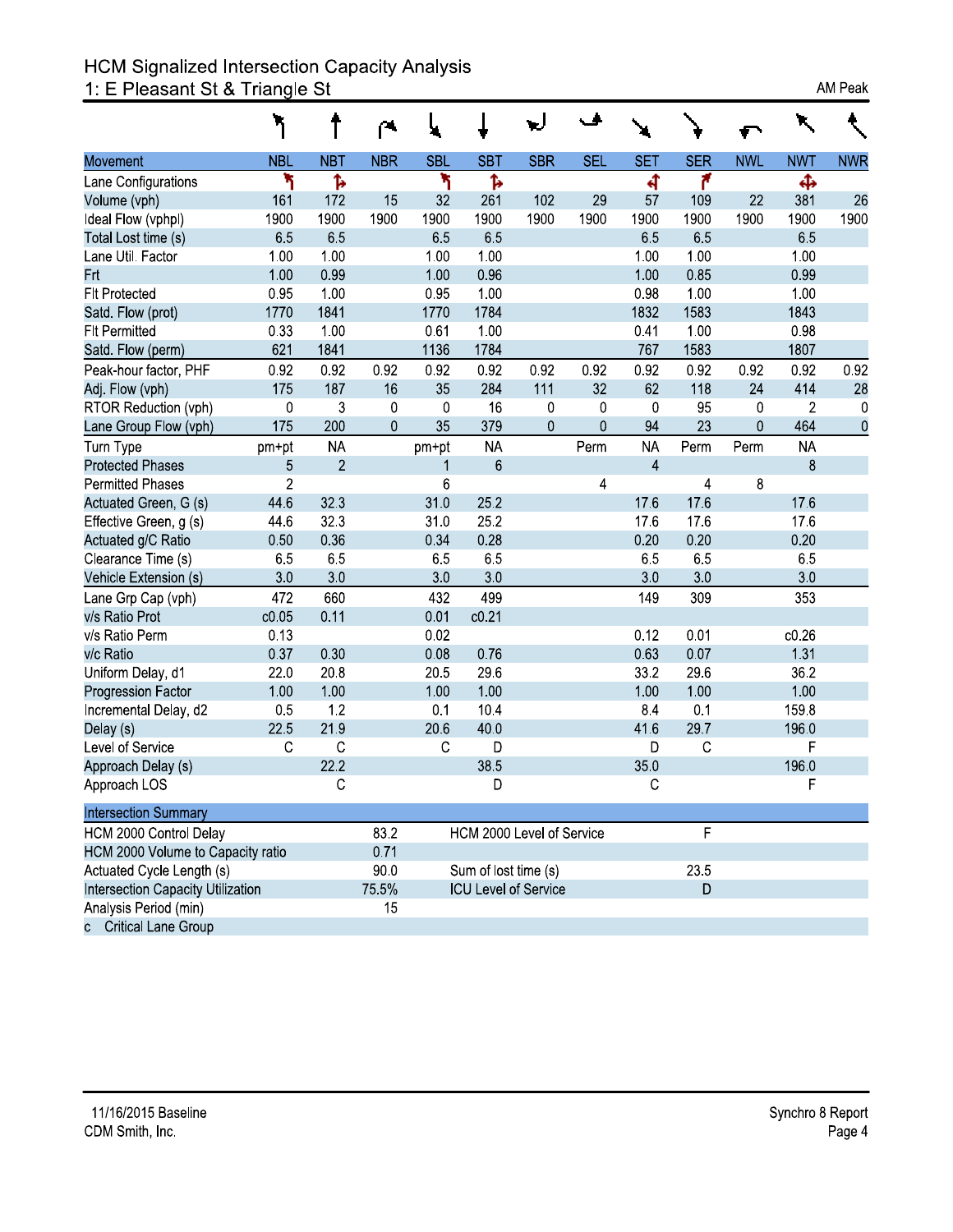# Lanes, Volumes, Timings<br>1: E Pleasant St & Triangle St

|                             |                |                |             | ų              |                  |            | مۍ             |                         |            |            |            |            |
|-----------------------------|----------------|----------------|-------------|----------------|------------------|------------|----------------|-------------------------|------------|------------|------------|------------|
| Lane Group                  | <b>NBL</b>     | <b>NBT</b>     | <b>NBR</b>  | <b>SBL</b>     | <b>SBT</b>       | <b>SBR</b> | <b>SEL</b>     | <b>SET</b>              | <b>SER</b> | <b>NWL</b> | <b>NWT</b> | <b>NWR</b> |
| Lane Configurations         | ۲              | Ъ              |             | ۲              | Ъ                |            |                | ची                      | ۴          |            | Ф          |            |
| Volume (vph)                | 147            | 256            | 31          | 30             | 207              | 50         | 56             | 242                     | 186        | 26         | 216        | 52         |
| Ideal Flow (vphpl)          | 1900           | 1900           | 1900        | 1900           | 1900             | 1900       | 1900           | 1900                    | 1900       | 1900       | 1900       | 1900       |
| Storage Length (ft)         | 120            |                | 0           | 50             |                  | $\pmb{0}$  | 0              |                         | 200        | 0          |            | $\pmb{0}$  |
| Storage Lanes               | 1              |                | $\pmb{0}$   | 1              |                  | 0          | $\mathbf 0$    |                         | 1          | $\pmb{0}$  |            | $\pmb{0}$  |
| Taper Length (ft)           | 25             |                |             | 25             |                  |            | 25             |                         |            | 25         |            |            |
| Right Turn on Red           |                |                | Yes         |                |                  | Yes        |                |                         | Yes        |            |            | Yes        |
| Link Speed (mph)            |                | 25             |             |                | 25               |            |                | 25                      |            |            | 25         |            |
| Link Distance (ft)          |                | 916            |             |                | 949              |            |                | 1049                    |            |            | 1290       |            |
| Travel Time (s)             |                | 25.0           |             |                | 259              |            |                | 28.6                    |            |            | 35.2       |            |
| Peak Hour Factor            | 0.92           | 0.92           | 0.92        | 0.92           | 0.92             | 0.92       | 0.92           | 0.92                    | 0.92       | 0.92       | 0.92       | 0.92       |
| Shared Lane Traffic (%)     |                |                |             |                |                  |            |                |                         |            |            |            |            |
| Lane Group Flow (vph)       | 160            | 312            | $\mathbf 0$ | 33             | 279              | $\pmb{0}$  | 0              | 324                     | 202        | 0          | 320        | 0          |
| Turn Type                   | pm+pt          | <b>NA</b>      |             | pm+pt          | <b>NA</b>        |            | Perm           | <b>NA</b>               | Perm       | Perm       | <b>NA</b>  |            |
| <b>Protected Phases</b>     | 5              | $\sqrt{2}$     |             | 1              | 6                |            |                | $\overline{4}$          |            |            | 8          |            |
| <b>Permitted Phases</b>     | $\overline{2}$ |                |             | 6              |                  |            | $\overline{4}$ |                         | 4          | 8          |            |            |
| Detector Phase              | 5              | $\sqrt{2}$     |             | 1              | 6                |            | 4              | $\overline{\mathbf{4}}$ | 4          | 8          | 8          |            |
| Switch Phase                |                |                |             |                |                  |            |                |                         |            |            |            |            |
| Minimum Initial (s)         | 10.0           | 250            |             | 100            | 250              |            | 150            | 150                     | 150        | 150        | 150        |            |
| Minimum Split (s)           | 165            | 315            |             | 165            | 315              |            | 225            | 22.5                    | 225        | 225        | 225        |            |
| Total Split (s)             | 165            | 315            |             | 165            | 315              |            | 24.0           | 24.0                    | 240        | 240        | 240        |            |
| Total Split (%)             | 18.3%          | 35.0%          |             | 18.3%          | 35.0%            |            | 26.7%          | 26.7%                   | 26.7%      | 26.7%      | 26.7%      |            |
| Yellow Time (s)             | 45             | 45             |             | 45             | 45               |            | 45             | 45                      | 45         | 45         | 45         |            |
| All-Red Time (s)            | 2.0            | 20             |             | 20             | 20               |            | 20             | 20                      | 20         | 2.0        | 2.0        |            |
| Lost Time Adjust (s)        | 0.0            | 0 <sub>0</sub> |             | 0 <sub>0</sub> | 0 <sub>0</sub>   |            |                | 0.0                     | 0.0        |            | 0.0        |            |
| Total Lost Time (s)         | 6.5            | 65             |             | 65             | 65               |            |                | 65                      | 65         |            | 6.5        |            |
| Lead/Lag                    | Lag            | Lead           |             | Lag            | Lead             |            |                |                         |            |            |            |            |
| Lead-Lag Optimize?          | Yes            | Yes            |             | Yes            | Yes              |            |                |                         |            |            |            |            |
| Recall Mode                 | None           | Max            |             | None           | Max              |            | None           | None                    | None       | None       | None       |            |
| v/c Ratio                   | 0.32           | 0.45           |             | 0.07           | 0.52             |            |                | 131                     | 0.42       |            | 147        |            |
| Control Delay               | 18.2           | 26.7           |             | 146            | 298              |            |                | 1993                    | 77         |            | 263.6      |            |
| Queue Delay                 | 0 <sub>0</sub> | 0.0            |             | 0.0            | 0.0              |            |                | 0 <sub>0</sub>          | 0.0        |            | 0.0        |            |
| <b>Total Delay</b>          | 18.2           | 267            |             | 146            | 298              |            |                | 199.3                   | 7.7        |            | 263.6      |            |
| Queue Length 50th (ft)      | 52             | 150            |             | 10             | 128              |            |                | ~247                    | $\pmb{0}$  |            | ~255       |            |
| Queue Length 95th (ft)      | 91             | 237            |             | 26             | 208              |            |                | #409                    | 56         |            | #420       |            |
| Internal Link Dist (ft)     |                | 836            |             |                | 869              |            |                | 969                     |            |            | 1210       |            |
| Turn Bay Length (ft)        | 120            |                |             | 50             |                  |            |                |                         | 200        |            |            |            |
| Base Capacity (vph)         | 501            | 690            |             | 447            | 536              |            |                | 247                     | 483        |            | 218        |            |
| Starvation Cap Reductn      | 0              | 0              |             | 0              | 0                |            |                | 0                       | 0          |            | 0          |            |
| Spillback Cap Reductn       | 0              | $\pmb{0}$      |             | 0              | $\boldsymbol{0}$ |            |                | 0                       | $\pmb{0}$  |            | 0          |            |
| Storage Cap Reductn         | 0              | 0              |             | 0              | $\mathbf 0$      |            |                | $\mathbf 0$             | 0          |            | 0          |            |
| Reduced v/c Ratio           | 0.32           | 045            |             | 0.07           | 0.52             |            |                | 1 3 1                   | 0.42       |            | 147        |            |
| <b>Intersection Summary</b> |                |                |             |                |                  |            |                |                         |            |            |            |            |
| Area Type:                  | Other          |                |             |                |                  |            |                |                         |            |            |            |            |
| Cycle Length: 90            |                |                |             |                |                  |            |                |                         |            |            |            |            |
| Actuated Cycle Length: 86.4 |                |                |             |                |                  |            |                |                         |            |            |            |            |
| Natural Cycle: 90           |                |                |             |                |                  |            |                |                         |            |            |            |            |

Control Type: Semi Act-Uncoord

11/16/2015 Baseline CDM Smith, Inc.

Synchro 8 Report Page 1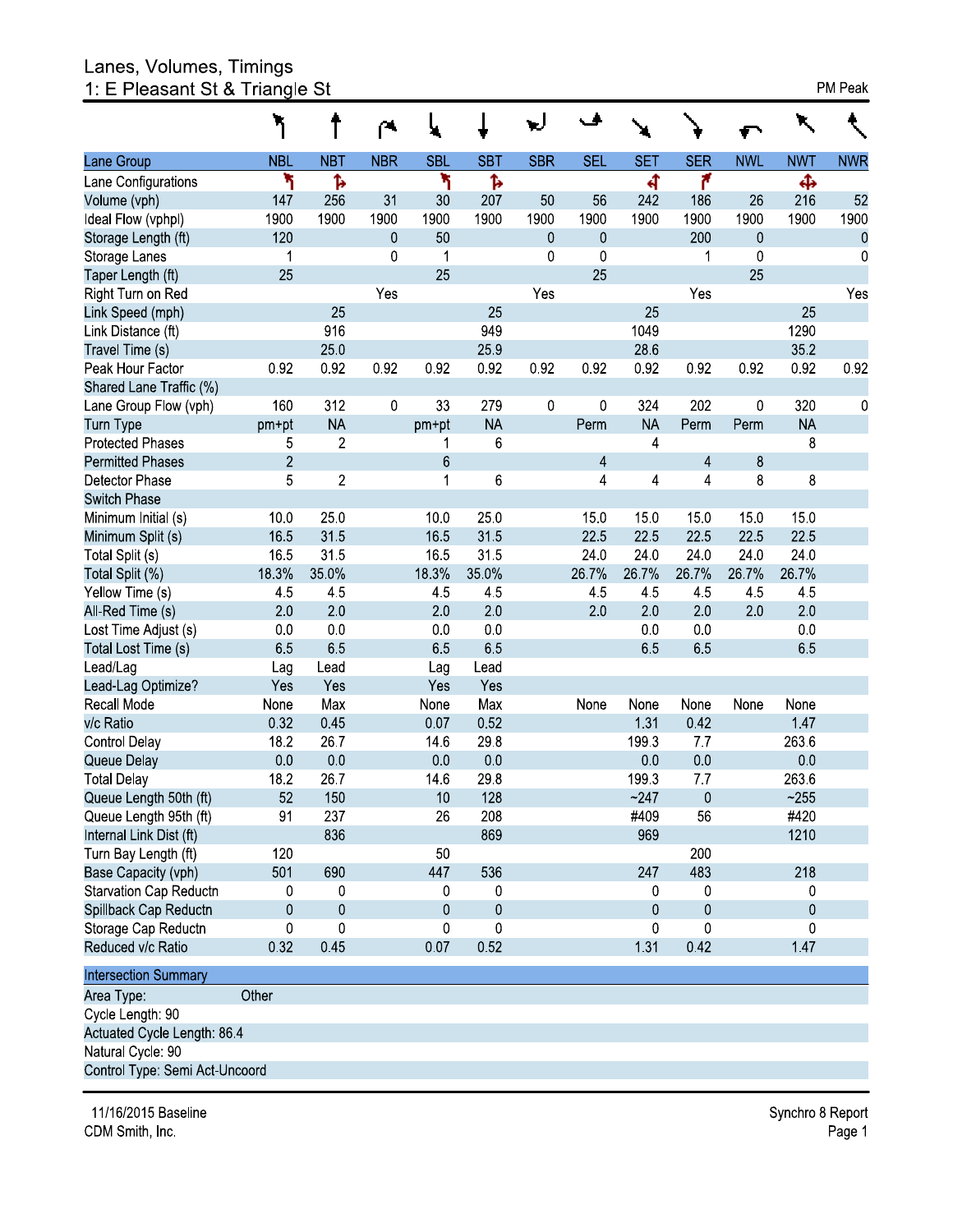| Lane Group                  | øУ   |  |
|-----------------------------|------|--|
| Lane Configurations         |      |  |
| Volume (vph)                |      |  |
| Ideal Flow (vphpl)          |      |  |
| Storage Length (ft)         |      |  |
| Storage Lanes               |      |  |
| Taper Length (ft)           |      |  |
| Right Turn on Red           |      |  |
| Link Speed (mph)            |      |  |
| Link Distance (ft)          |      |  |
| Travel Time (s)             |      |  |
| Peak Hour Factor            |      |  |
| Shared Lane Traffic (%)     |      |  |
| Lane Group Flow (vph)       |      |  |
| Turn Type                   |      |  |
| <b>Protected Phases</b>     | 9    |  |
| <b>Permitted Phases</b>     |      |  |
| Detector Phase              |      |  |
| <b>Switch Phase</b>         |      |  |
| Minimum Initial (s)         | 140  |  |
| Minimum Split (s)           | 18.0 |  |
| Total Split (s)             | 180  |  |
| Total Split (%)             | 20%  |  |
| Yellow Time (s)             | 4.0  |  |
| All-Red Time (s)            | 0.0  |  |
| Lost Time Adjust (s)        |      |  |
| Total Lost Time (s)         |      |  |
| Lead/Lag                    |      |  |
| Lead-Lag Optimize?          |      |  |
| Recall Mode                 | None |  |
| v/c Ratio                   |      |  |
| <b>Control Delay</b>        |      |  |
| Queue Delay                 |      |  |
| <b>Total Delay</b>          |      |  |
| Queue Length 50th (ft)      |      |  |
| Queue Length 95th (ft)      |      |  |
| Internal Link Dist (ft)     |      |  |
| Turn Bay Length (ft)        |      |  |
| Base Capacity (vph)         |      |  |
| Starvation Cap Reductn      |      |  |
| Spillback Cap Reductn       |      |  |
| Storage Cap Reductn         |      |  |
| Reduced v/c Ratio           |      |  |
|                             |      |  |
| <b>Intersection Summary</b> |      |  |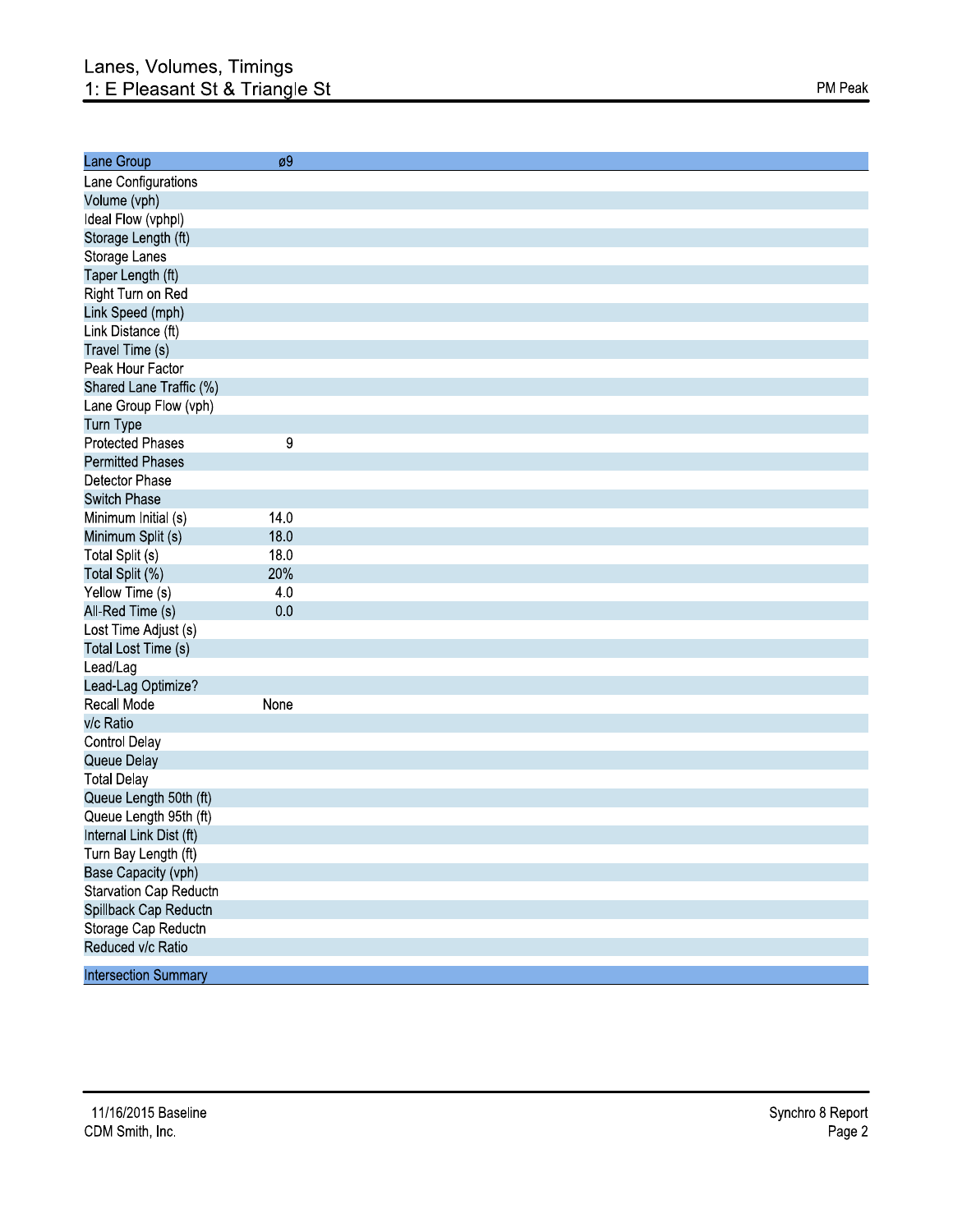- ~ Volume exceeds capacity, queue is theoretically infinite. Queue shown is maximum after two cycles.
- # 95th percentile volume exceeds capacity, queue may be longer. Queue shown is maximum after two cycles.

Splits and Phases: 1: E Pleasant St & Triangle St

| 102             | - 01  | P 04     | $+ \epsilon_{\rho 9}$ |
|-----------------|-------|----------|-----------------------|
| 31.5s           | 6 S e |          |                       |
| $\frac{10}{96}$ | 105   | $\psi$ 8 |                       |
| 31.5s           |       | L4 S     |                       |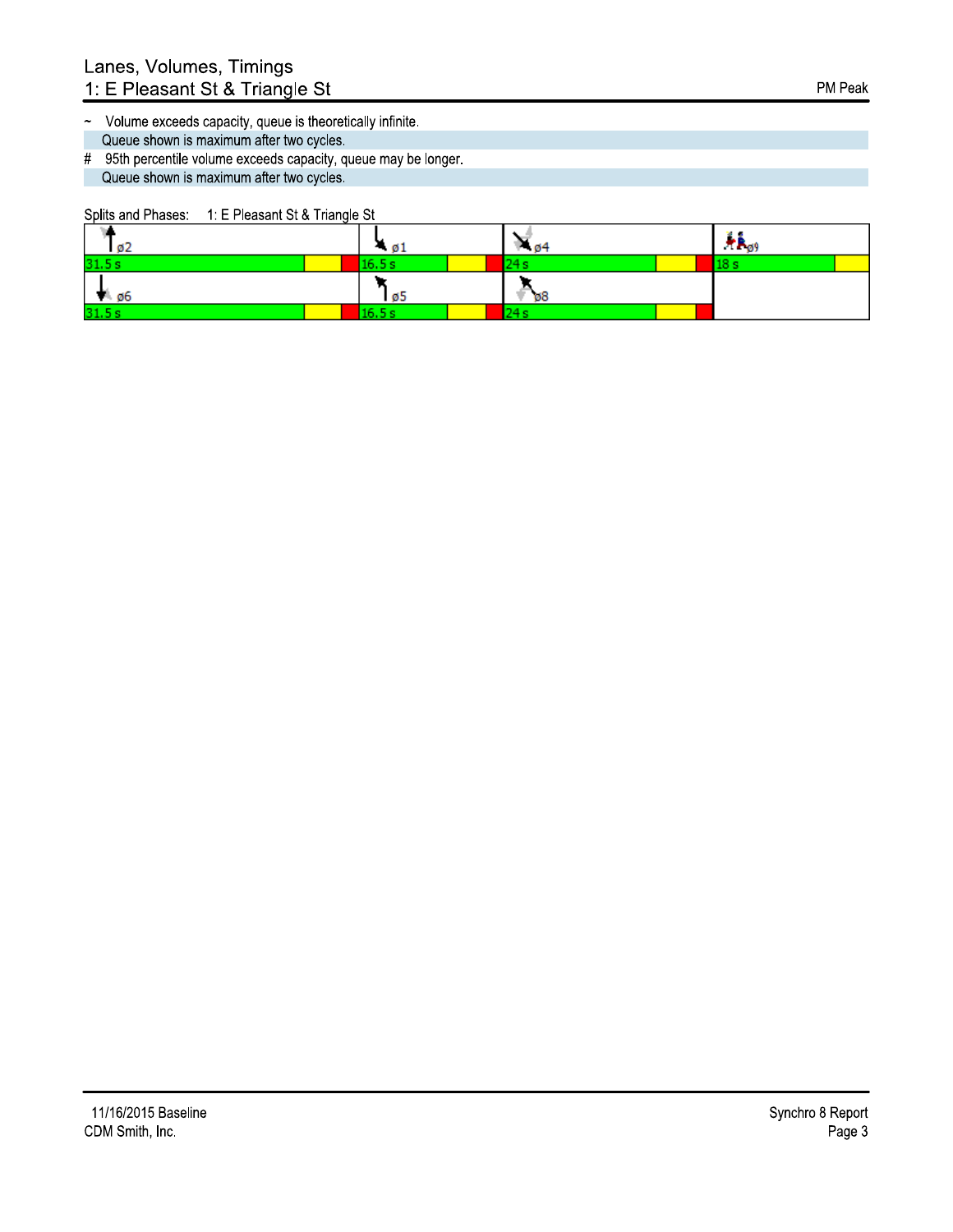# HCM Signalized Intersection Capacity Analysis<br>1: E Pleasant St & Triangle St

|  | <b>PM Peak</b> |
|--|----------------|
|--|----------------|

|                                            |                |                         | ◚           |             |                             |             |             |                |                 |            |            |            |
|--------------------------------------------|----------------|-------------------------|-------------|-------------|-----------------------------|-------------|-------------|----------------|-----------------|------------|------------|------------|
| Movement                                   | <b>NBL</b>     | <b>NBT</b>              | <b>NBR</b>  | <b>SBL</b>  | <b>SBT</b>                  | <b>SBR</b>  | <b>SEL</b>  | <b>SET</b>     | <b>SER</b>      | <b>NWL</b> | <b>NWT</b> | <b>NWR</b> |
| Lane Configurations                        | ۲              | ħ                       |             | ۳           | Ъ                           |             |             | बी             | ۴               |            | Ф          |            |
| Volume (vph)                               | 147            | 256                     | 31          | 30          | 207                         | 50          | 56          | 242            | 186             | 26         | 216        | 52         |
| Ideal Flow (vphpl)                         | 1900           | 1900                    | 1900        | 1900        | 1900                        | 1900        | 1900        | 1900           | 1900            | 1900       | 1900       | 1900       |
| Total Lost time (s)                        | 65             | 65                      |             | 65          | 65                          |             |             | 65             | 65              |            | 65         |            |
| Lane Util. Factor                          | 1.00           | 1.00                    |             | 1.00        | 1.00                        |             |             | 1.00           | 1.00            |            | 1.00       |            |
| <b>Frt</b>                                 | 1.00           | 098                     |             | 1.00        | 0.97                        |             |             | 1.00           | 0.85            |            | 0.98       |            |
| <b>Flt Protected</b>                       | 0.95           | 1.00                    |             | 0.95        | 1.00                        |             |             | 0.99           | 1.00            |            | 1.00       |            |
| Satd. Flow (prot)                          | 1770           | 1832                    |             | 1770        | 1809                        |             |             | 1845           | 1583            |            | 1810       |            |
| <b>FIt Permitted</b>                       | 049            | 1.00                    |             | 044         | 1.00                        |             |             | 0.65           | 1.00            |            | 0.56       |            |
| Satd. Flow (perm)                          | 910            | 1832                    |             | 827         | 1809                        |             |             | 1209           | 1583            |            | 1027       |            |
| Peak-hour factor, PHF                      | 0.92           | 0.92                    | 0.92        | 0.92        | 0.92                        | 0.92        | 0.92        | 0.92           | 0.92            | 0.92       | 0.92       | 0.92       |
| Adj. Flow (vph)                            | 160            | 278                     | 34          | 33          | 225                         | 54          | 61          | 263            | 202             | 28         | 235        | 57         |
| RTOR Reduction (vph)                       | $\pmb{0}$      | $\overline{\mathbf{4}}$ | $\mathbf 0$ | $\mathbf 0$ | 9                           | $\pmb{0}$   | $\mathbf 0$ | $\pmb{0}$      | 162             | 0          | 9          | 0          |
| Lane Group Flow (vph)                      | 160            | 308                     | 0           | 33          | 270                         | $\mathbf 0$ | $\mathbf 0$ | 324            | 40              | 0          | 311        | $\pmb{0}$  |
| Turn Type                                  | pm+pt          | <b>NA</b>               |             | pm+pt       | <b>NA</b>                   |             | Perm        | <b>NA</b>      | Perm            | Perm       | <b>NA</b>  |            |
| <b>Protected Phases</b>                    | 5              | $\overline{2}$          |             | 1           | $6\phantom{1}$              |             |             | $\overline{4}$ |                 |            | 8          |            |
| <b>Permitted Phases</b>                    | $\overline{2}$ |                         |             | 6           |                             |             | 4           |                | 4               | 8          |            |            |
| Actuated Green, G (s)                      | 44 6           | 323                     |             | 310         | 25.2                        |             |             | 17.6           | 176             |            | 17.6       |            |
| Effective Green, g (s)                     | 44 6           | 323                     |             | 31.0        | 252                         |             |             | 176            | 176             |            | 17.6       |            |
| Actuated g/C Ratio                         | 0.50           | 0.36                    |             | 0.34        | 0.28                        |             |             | 0.20           | 0.20            |            | 0.20       |            |
| Clearance Time (s)                         | 6.5            | 65                      |             | 6.5         | 65                          |             |             | 6.5            | 6.5             |            | 6.5        |            |
| Vehicle Extension (s)                      | 30             | 30                      |             | 30          | 30                          |             |             | 3.0            | 30              |            | 30         |            |
| Lane Grp Cap (vph)                         | 574            | 657                     |             | 345         | 506                         |             |             | 236            | 309             |            | 200        |            |
| v/s Ratio Prot                             | c0.04          | c0.17                   |             | 0.01        | 0.15                        |             |             |                |                 |            |            |            |
| v/s Ratio Perm                             | 0.10           |                         |             | 0.03        |                             |             |             | 0.27           | 0.02            |            | c0.30      |            |
| v/c Ratio                                  | 0.28           | 0.47                    |             | 0.10        | 053                         |             |             | 1.37           | 0 <sub>13</sub> |            | 156        |            |
| Uniform Delay, d1                          | 168            | 22.2                    |             | 239         | 27.4                        |             |             | 362            | 299             |            | 362        |            |
| <b>Progression Factor</b>                  | 1.00           | 1.00                    |             | 1.00        | 1.00                        |             |             | 1.00           | 1.00            |            | 1.00       |            |
| Incremental Delay, d2                      | 0.3            | 2.4                     |             | 0.1         | 4.0                         |             |             | 1923           | 0.2             |            | 273.2      |            |
| Delay (s)                                  | 17.0           | 246                     |             | 240         | 314                         |             |             | 228.5          | 30.1            |            | 309.4      |            |
| Level of Service                           | B              | $\mathbf C$             |             | $\mathsf C$ | $\mathsf{C}$                |             |             | F              | $\mathsf{C}$    |            | F          |            |
| Approach Delay (s)                         |                | 22.1                    |             |             | 30.6                        |             |             | 152.3          |                 |            | 309.4      |            |
| Approach LOS                               |                | С                       |             |             | С                           |             |             | F              |                 |            | F          |            |
| <b>Intersection Summary</b>                |                |                         |             |             |                             |             |             |                |                 |            |            |            |
| HCM 2000 Control Delay                     |                |                         | 122.1       |             | HCM 2000 Level of Service   |             |             |                | F               |            |            |            |
| HCM 2000 Volume to Capacity ratio          |                |                         | 0.67        |             |                             |             |             |                |                 |            |            |            |
| Actuated Cycle Length (s)                  |                |                         | 90.0        |             | Sum of lost time (s)        |             |             |                | 23.5            |            |            |            |
| Intersection Capacity Utilization<br>82.1% |                |                         |             |             | <b>ICU Level of Service</b> |             |             |                | E               |            |            |            |
| Analysis Period (min)                      |                |                         | 15          |             |                             |             |             |                |                 |            |            |            |
| c Critical Lane Group                      |                |                         |             |             |                             |             |             |                |                 |            |            |            |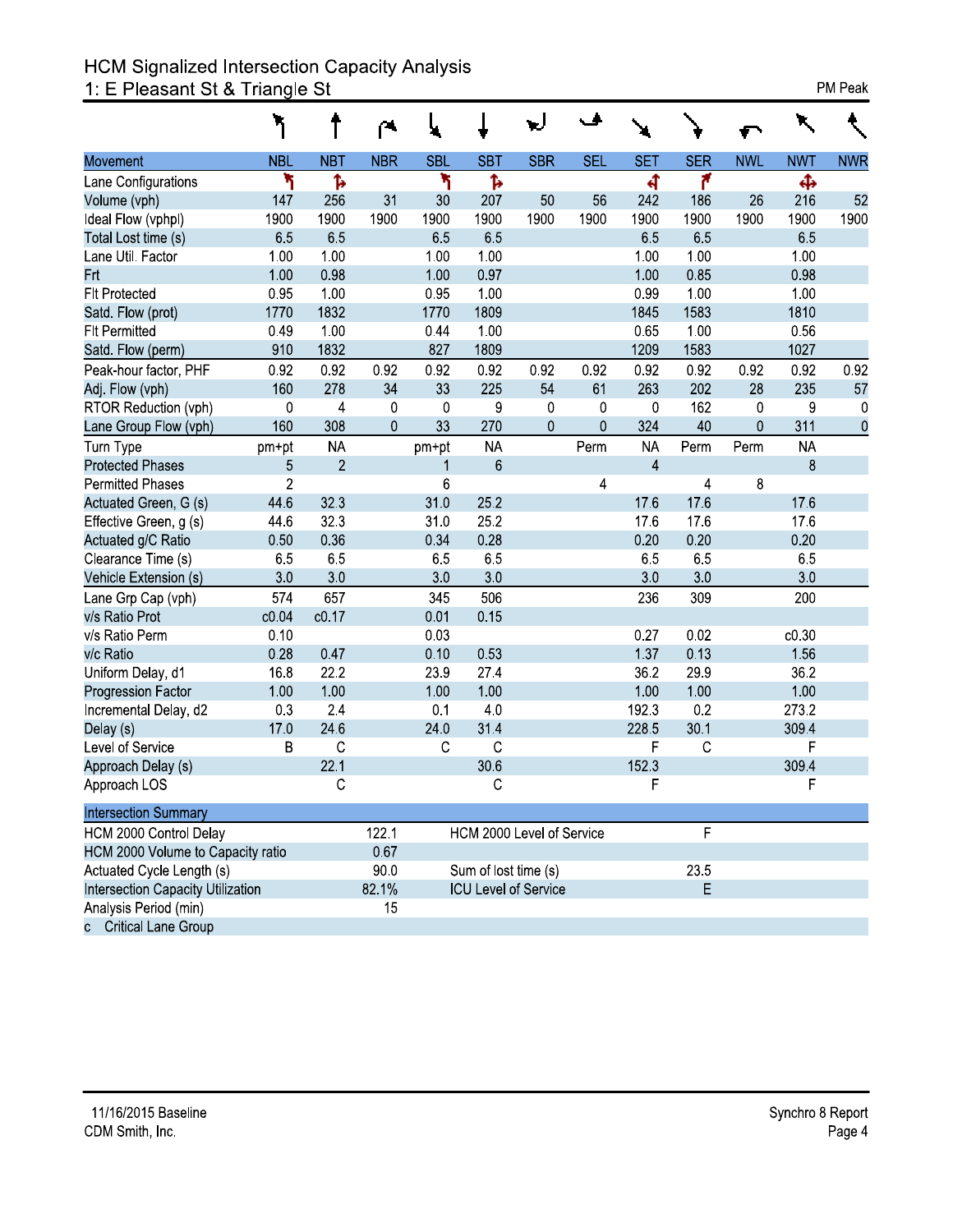### **MOVEMENT SUMMARY**

## **Site: E Pleasant St at Triangle St**

New Site Roundabout

|                         |                | <b>Movement Performance - Vehicles</b> |           |       |              |          |                   |                 |        |                  |         |
|-------------------------|----------------|----------------------------------------|-----------|-------|--------------|----------|-------------------|-----------------|--------|------------------|---------|
| Mov                     | OD             | <b>Demand Flows</b>                    |           | Deg.  | Average      | Level of | 95% Back of Queue |                 | Prop.  | <b>Effective</b> | Average |
| ID                      | Mov            | <b>Total</b>                           | <b>HV</b> | Satn  | <b>Delay</b> | Service  | <b>Vehicles</b>   | <b>Distance</b> | Queued | <b>Stop Rate</b> | Speed   |
|                         |                | veh/h                                  | $\%$      | V/C   | sec          |          | veh               | ft              |        | per veh          | mph     |
| South: East Pleasant St |                |                                        |           |       |              |          |                   |                 |        |                  |         |
| 3a                      | L1             | 175                                    | 2.0       | 0.396 | 8.2          | LOS A    | 1.9               | 48.7            | 0.35   | 0.23             | 26.3    |
| 8                       | T <sub>1</sub> | 187                                    | 2.0       | 0.396 | 8.2          | LOS A    | 1.9               | 48.7            | 0.35   | 0.23             | 26.4    |
| 18 <sub>b</sub>         | R <sub>3</sub> | 16                                     | 2.0       | 0.396 | 8.2          | LOS A    | 1.9               | 48.7            | 0.35   | 0.23             | 25.7    |
| Approach                |                | 378                                    | 2.0       | 0.396 | 8.2          | LOS A    | 1.9               | 48.7            | 0.35   | 0.23             | 26.3    |
| SouthEast: Triangle St  |                |                                        |           |       |              |          |                   |                 |        |                  |         |
| 3 <sub>bx</sub>         | L <sub>3</sub> | 24                                     | 2.0       | 0.638 | 16.4         | LOS C    | 4.3               | 110.0           | 0.71   | 0.78             | 29.3    |
| 8x                      | T <sub>1</sub> | 414                                    | 2.0       | 0.638 | 16.4         | LOS C    | 4.3               | 110.0           | 0.71   | 0.78             | 29.2    |
| 18ax                    | R <sub>1</sub> | 28                                     | 2.0       | 0.638 | 16.4         | LOS C    | 4.3               | 110.0           | 0.71   | 0.78             | 29.0    |
| Approach                |                | 466                                    | 2.0       | 0.638 | 16.4         | LOS C    | 4.3               | 110.0           | 0.71   | 0.78             | 29.2    |
| North: East Pleasant St |                |                                        |           |       |              |          |                   |                 |        |                  |         |
| 7a                      | L1             | 35                                     | 2.0       | 0.733 | 24.8         | LOS C    | 5.2               | 132.6           | 0.82   | 0.96             | 26.0    |
| $\overline{4}$          | T <sub>1</sub> | 284                                    | 2.0       | 0.733 | 24.8         | LOS C    | 5.2               | 132.6           | 0.82   | 0.96             | 26.3    |
| 14 <sub>b</sub>         | R <sub>3</sub> | 111                                    | 2.0       | 0.733 | 24.8         | LOS C    | 5.2               | 132.6           | 0.82   | 0.96             | 25.6    |
| Approach                |                | 429                                    | 2.0       | 0.733 | 24.8         | LOS C    | 5.2               | 132.6           | 0.82   | 0.96             | 26.1    |
| NorthWest: Triangle St  |                |                                        |           |       |              |          |                   |                 |        |                  |         |
| 7 <sub>bx</sub>         | L3             | 32                                     | 2.0       | 0.275 | 7.8          | LOS A    | 1.1               | 27.3            | 0.48   | 0.43             | 32.8    |
| 4x                      | T <sub>1</sub> | 62                                     | 2.0       | 0.275 | 7.8          | LOS A    | 1.1               | 27.3            | 0.48   | 0.43             | 32.6    |
| 14ax                    | R <sub>1</sub> | 118                                    | 2.0       | 0.275 | 7.8          | LOS A    | 1.1               | 27.3            | 0.48   | 0.43             | 32.4    |
| Approach                |                | 212                                    | 2.0       | 0.275 | 7.8          | LOS A    | $1.1$             | 27.3            | 0.48   | 0.43             | 32.6    |
| <b>All Vehicles</b>     |                | 1486                                   | 2.0       | 0.733 | 15.5         | LOS C    | 5.2               | 132.6           | 0.62   | 0.64             | 27.9    |

Level of Service (LOS) Method: Delay & v/c (HCM 2010).

Roundabout LOS Method: Same as Sign Control.

Vehicle movement LOS values are based on average delay and v/c ratio (degree of saturation) per movement

LOS F will result if v/c > 1 irrespective of movement delay value (does not apply for approaches and intersection).

Intersection and Approach LOS values are based on average delay for all movements (v/c not used as specified in HCM 2010). Roundabout Capacity Model: US HCM 2010.

HCM Delay Formula option is used. Control Delay does not include Geometric Delay since Exclude Geometric Delay option applies. Gap-Acceptance Capacity: Traditional M1.

HV (%) values are calculated for All Movement Classes of All Heavy Vehicle Model Designation.

**SIDRA INTERSECTION 6.1 | Copyright © 2000-2015 Akcelik and Associates Pty Ltd | sidrasolutions.com** Organisation: CDM SMITH INC | Processed: Monday, November 16, 2015 8:27:01 PM Project: C:\Users\gieldm\Desktop\Projects\Amherst\Triangle St\Build AM.sip6